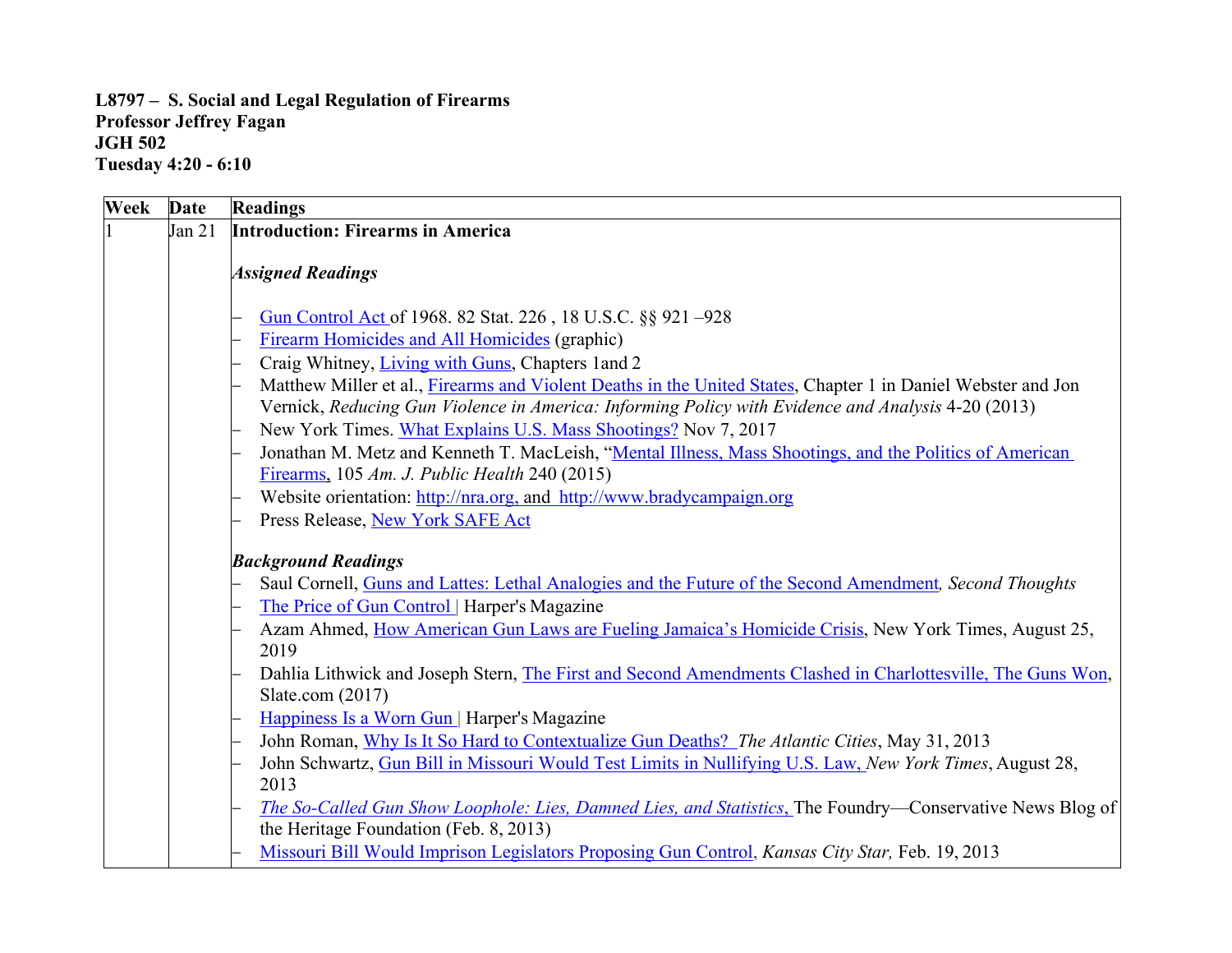| $\overline{2}$ | Jan 28   A Brief History of Firearms in the U.S.                                                                                       |
|----------------|----------------------------------------------------------------------------------------------------------------------------------------|
|                | Guest Speaker: Saul Cornell, Fordham University                                                                                        |
|                |                                                                                                                                        |
|                | <b>Assigned Readings</b>                                                                                                               |
|                | Saul Cornell, "Half Cocked: The Persistence of an Anachronism and the Presentism in the Academic                                       |
|                | Debate over the Second Amendment," 106 J. Crim L. & Criminology 203 (2017).                                                            |
|                | Kevin M. Sweeney and Saul Cornell, "All Guns are Not Created Equal," The Chronicle of Higher<br>$\overline{\phantom{0}}$               |
|                | Education, Dec. 28, 2013                                                                                                               |
|                | Saul Cornell, "The Right to Bear Arms," Ch. 35 in The Oxford Handbook of the U.S.<br>$\qquad \qquad -$                                 |
|                | Constitution (Mark Tushnet and Sanford Levinson, eds.) 2015                                                                            |
|                | Saul Cornell, The Right to Keep and Carry Arms in Anglo-American Law: Preserving Liberty and<br>$\qquad \qquad -$                      |
|                | Keeping the Peace, 80 Law & Contemporary Problems 11 (2017)                                                                            |
|                | Saul Cornell & Eric Ruben, The Slave-State Origins of Modern Gun Rights, The Atlantic, September 30,                                   |
|                | 2015                                                                                                                                   |
|                |                                                                                                                                        |
|                | <b>Background Readings</b>                                                                                                             |
|                | - David Hemenway, "Guns in American Society," Chapter 1 in Private Guns, Public Health. Ann Arbor:                                     |
|                | University of Michigan Press (2004).                                                                                                   |
|                | Katherine A. Vittes et al., "Reconsidering the Adequacy of Current Conditions on Legal Firearms<br>$\overline{\phantom{0}}$            |
|                | Ownership", Chapter 5 in Webster and Vernick, 65-76 (2013).                                                                            |
|                | Saul Cornell, "Half-Cocked': The Persistence of Anachronism and Presentism in the Academic Debate<br>$\hspace{1.0cm} - \hspace{1.0cm}$ |
|                | over the Second Amendment," 106 J. Crim. L. & Criminology 203 (2016)                                                                   |
|                | Maggie Hartman, "What Makes a Gun an Assault Weapon?" New York Times Magazine (2013).<br>$\overline{\phantom{0}}$                      |
|                | Joshua Horwitz and Casey Anderson, <i>Guns, Democracy, and the Insurrectionist Idea (2009)</i> , 1-136 and 159-<br>$\qquad \qquad -$   |
|                | 227                                                                                                                                    |
|                | Philip J. Cook, "The Technology of Personal Violence." 14 Crime and Justice 1 (1991)                                                   |
|                | Kristin A. Goss, "Policy, Politics, and Paradox: The Institutional Origins of the Great American Gun                                   |
|                | War." 73 Fordham Law Review 681-714 (2004)                                                                                             |
|                | Saul Cornell & Eric Ruben, The Slave-State Origins of Modern Gun Rights, The Atlantic, September 30,<br>$\qquad \qquad -$              |
|                | 2015                                                                                                                                   |
|                | Saul Cornell, "Half-Cocked': The Persistence of Anachronism and Presentism in the Academic Debate                                      |
|                | over the Second Amendment," 106 J. Crim. L. & Criminology 203 (2016)                                                                   |
|                | Maggie Hartman, "What Makes a Gun an Assault Weapon?" New York Times Magazine (2013).<br>$\overline{\phantom{0}}$                      |
|                | Philip J. Cook, "The Technology of Personal Violence." 14 Crime and Justice 1 (1991)                                                   |
|                |                                                                                                                                        |
|                |                                                                                                                                        |
|                |                                                                                                                                        |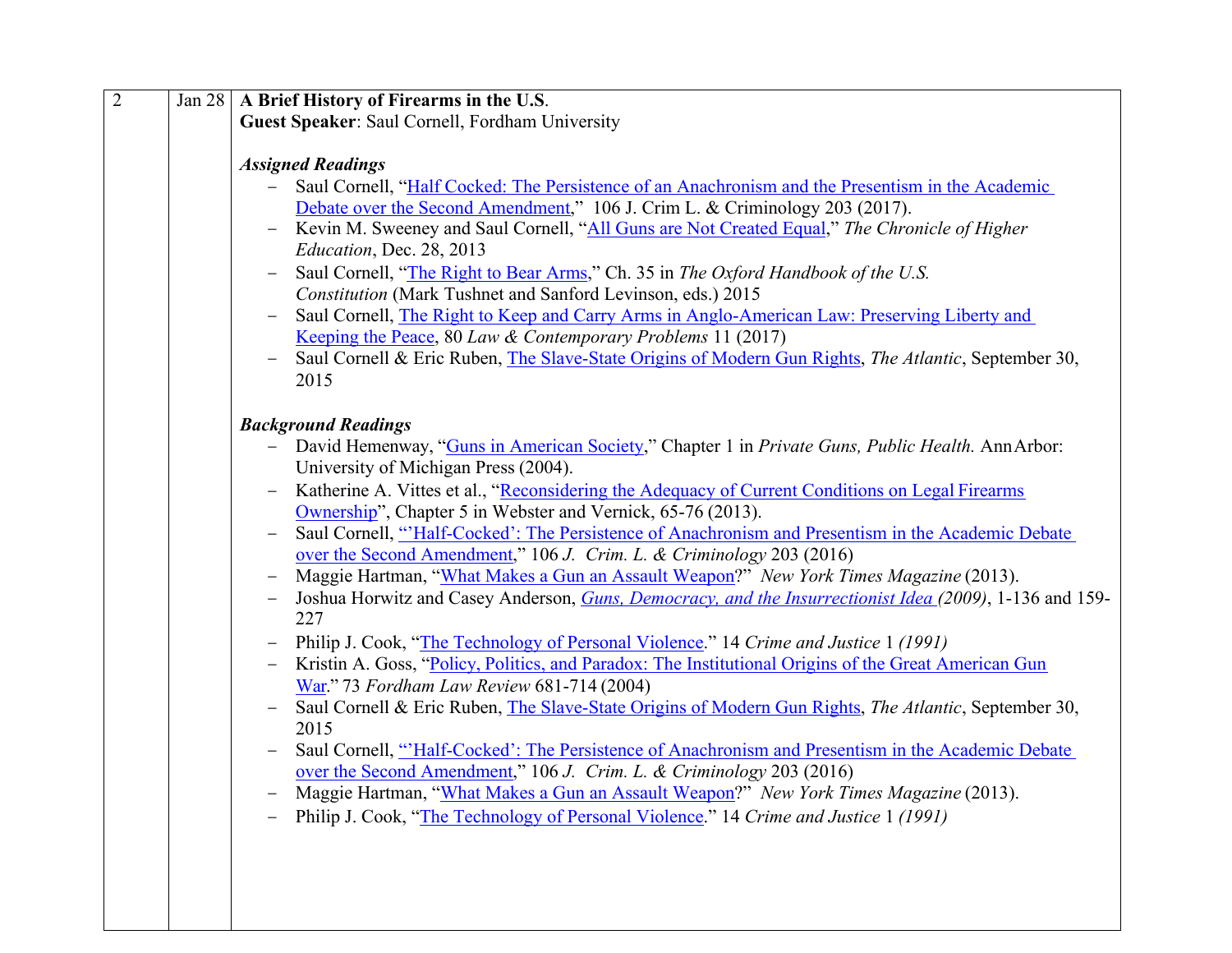| $\overline{3}$ | Feb 4 | <b>Constitutional Framework</b>                                                                                     |
|----------------|-------|---------------------------------------------------------------------------------------------------------------------|
|                |       | <b>Assigned Readings</b>                                                                                            |
|                |       | Sanford Levinson, "The Embarrassing Second Amendment," 99 Yale Law Journal 63 (1989)                                |
|                |       | Lawrence E. Rosenthal and Adam Winkler, "The Scope of Regulatory Authority under the Second                         |
|                |       | Amendment," Chapter 19 in Webster and Vernick, 225-36 (2013)                                                        |
|                |       | National Firearms Act 1939 (1958 Amendment)<br>$\qquad \qquad -$                                                    |
|                |       |                                                                                                                     |
|                |       | District of Columbia v Heller, 554 U.S. 570 (2008)<br>$\qquad \qquad -$                                             |
|                |       | U.S. v Lopez, 514 U.S. 549 (1995)                                                                                   |
|                |       |                                                                                                                     |
|                |       | <b>Background Readings</b>                                                                                          |
|                |       | Jamal Greene, "Guns, Originalism, and Cultural Cognition," 13 U. Pa. J. Const. L. 511 (2010)                        |
|                |       | David Kopel and Joseph Greenlee, Federal Circuits' Second Amendment Doctrines (2016)                                |
|                |       | Brady Center website statutory analysis: State Rankings & State Scorecard (2015)                                    |
|                |       | Map of Firearms Freedom Act (FFA) State Legislation<br>$\qquad \qquad -$                                            |
|                |       | Bureau of Alcohol, Tobacco, Firearms and Explosives (ATF), State Laws and Published Ordinances<br>$\qquad \qquad -$ |
|                |       | Christopher Johnson, "Second Class: Heller, Age and the Prodigal Amendment", 117 Columbia                           |
|                |       | Law Review 1585 (2017)                                                                                              |
|                |       | Cases (Syllabus where available, otherwise SKIM)                                                                    |
|                |       | McDonald v Chicago, 561 U.S. 3025 (2010)<br>$\overline{\phantom{a}}$                                                |
|                |       | U.S. v Miller, 307 U.S. 174 (1939)<br>$\overline{\phantom{a}}$                                                      |
|                |       | <b>U.S. v. Cruikshank</b> , 92 U.S. 542 (1875)<br>$\blacksquare$                                                    |
|                |       | Silveira v. Lockyer, 312 F.3d 1052 (2002)<br>$\overline{\phantom{a}}$                                               |
|                |       | <b>Silveira v. Lockyer, 328 F.3d 567(9th Cir.2003)</b><br>$\overline{\phantom{a}}$                                  |
|                |       | Presser v. State of Illinois, 116 U.S. 252 (1886)<br>$\overline{a}$                                                 |
|                |       | <i>Peterson v. Martinez</i> , 707 F3d 1197 (10 <sup>th</sup> Cir. 2013)<br>$\overline{a}$                           |
|                |       | <b>Aymette v. The State 2 Humphreys 154 (Tenn. 1840)</b>                                                            |
|                |       |                                                                                                                     |
|                |       |                                                                                                                     |
|                |       |                                                                                                                     |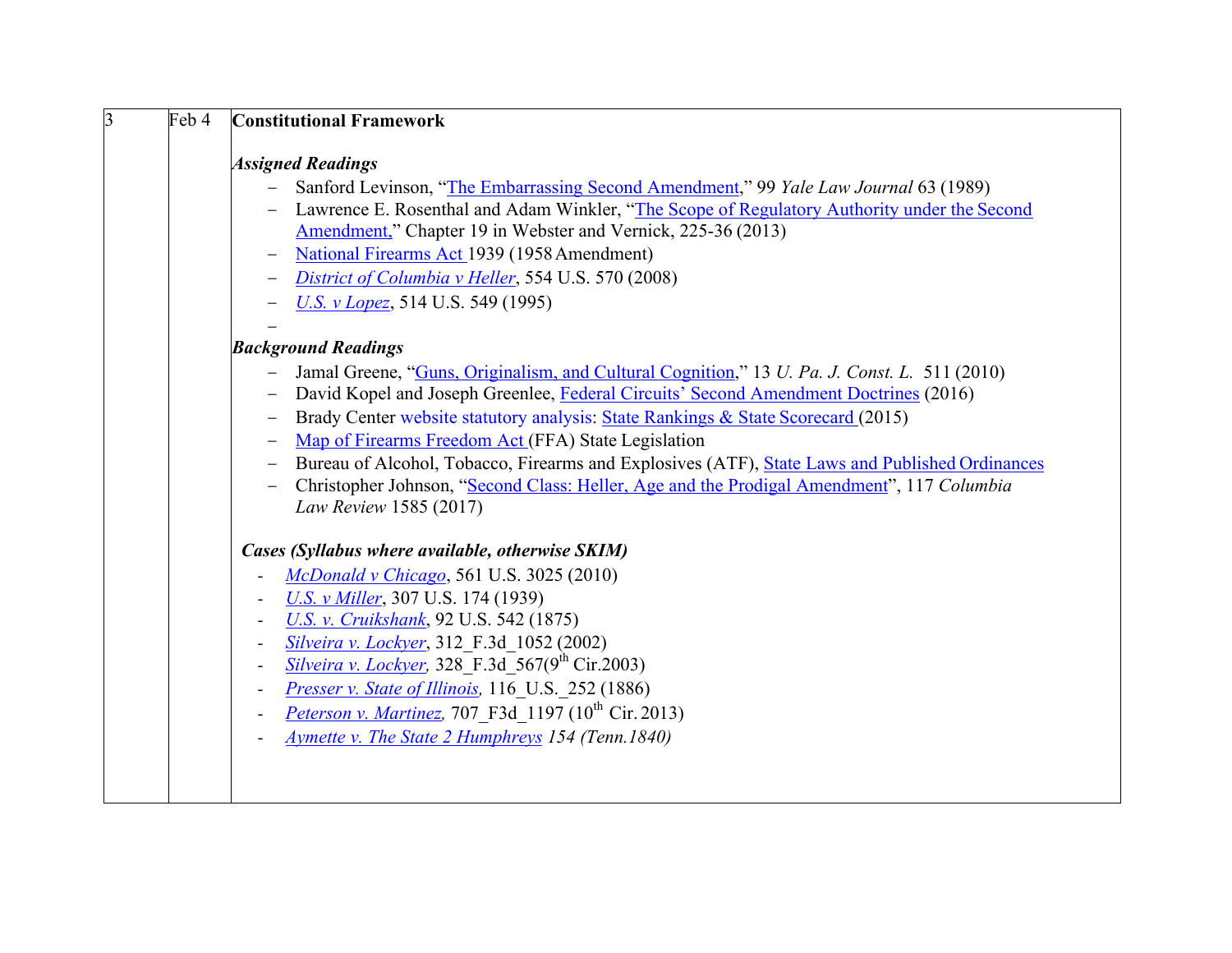| $\overline{4}$ | Feb 11 Firearm Injury and Fatalities                                                                                                                                                                                                                                                                                                                                                                                                                                                                                                                                                                                                                                                                                                                                                                                                                                                                                                                                                                                                                                                                                                                                                                                                                                                                                                                                                                                                                                                                                                                                                                                    |
|----------------|-------------------------------------------------------------------------------------------------------------------------------------------------------------------------------------------------------------------------------------------------------------------------------------------------------------------------------------------------------------------------------------------------------------------------------------------------------------------------------------------------------------------------------------------------------------------------------------------------------------------------------------------------------------------------------------------------------------------------------------------------------------------------------------------------------------------------------------------------------------------------------------------------------------------------------------------------------------------------------------------------------------------------------------------------------------------------------------------------------------------------------------------------------------------------------------------------------------------------------------------------------------------------------------------------------------------------------------------------------------------------------------------------------------------------------------------------------------------------------------------------------------------------------------------------------------------------------------------------------------------------|
|                | Guest Speaker: Charles Branas, Department of Epidemiology, Columbia University                                                                                                                                                                                                                                                                                                                                                                                                                                                                                                                                                                                                                                                                                                                                                                                                                                                                                                                                                                                                                                                                                                                                                                                                                                                                                                                                                                                                                                                                                                                                          |
|                | <b>Assigned Readings</b><br>Paul M. Reeping, Magdalena Cerda, Bindu Kalesan, Douglas J. Wiebe, Sandro Galea, and Charles C. Branas,<br>"State Gun Laws, Gun Ownership, and Mass Shootings in the U.S." Cross-Sectional Time Series, BMJ Open<br>Access, BMJ 2019;364:1542, http://dx.doi.org/10.1136/bmj.1542<br>RAND Corporation, Gun Policy Research Review, 2018<br>James Alan Fox and Emma E. Fridel, The Menace of School Shootings in America, Panic and Overresponse,<br>Chapter 1 in The Wiley Handbook on Violence in Education (H. Shapiro, ed.), 15 (2018)<br>Bindu Kalesan et al., "A Multi-decade JoinPoint Analysis of Firearm Injury Severity," Trauma Surgery &<br>Acute Care Open, doi:10.1136/tsaco-2017-000139 (2018)                                                                                                                                                                                                                                                                                                                                                                                                                                                                                                                                                                                                                                                                                                                                                                                                                                                                                |
|                | <b>Background Readings</b><br>Embry Howell & Peter Abraham, The Hospital Costs of Firearm Assaults, Urban Institute, 2013.<br>M. Siegel et al., The Relationship Between Gun Ownership and Firearm Homicide Rates in the United<br>States, 1981-2010, American Journal of Public Health, 2012.<br>M. Miller, D. Azrael, L. Hepburn, D. Hemenway, S J Lippmann, The Association Between Changes In<br>Household Firearm Ownership and Rates of Suicide in the United States, 1981-2002, Injury Prevention<br>Everytown, Analysis of Mass Shootings (March 2017)<br>Andrew Anglemyer, Tara Horvath, & George Rutherford, "The Accessibility of Firearms and Risk for<br>Suicide and Homicide Victimization Among Household Members," 160 Annals of Internal Medicine 101<br>(2014)<br>M. Siegel et al., The Relationship Between Gun Ownership and Firearm Homicide Rates in the United<br>States, 1981-2010, American Journal of Public Health, 2012.<br>Phillip J. Cook and Jens Ludwig, The Social Costs Of Gun Ownership, 90 Journal of Public Economics 379<br>(2006).<br>Jillian B. Carr, and Jennifer L. Doleac. "The geography, incidence, and underreporting of gun violence: new<br>evidence using ShotSpotter data." (2016).<br>Lee et al., Guns and States: Pediatric Firearm Injury, The Journal of Trauma and Acute Care Surgery, 2013.<br>Craig Newgard et al., "Gunshot Injuries in Children Served by Emergency Services," Pediatrics, doi:<br>10.1542/peds.2013-1350 (2013)<br>Bruce W. Krafft, "Comparing Car and Gun Fatalities is Misleading and Irrelevant", The Truth About Guns,<br>May 12, 2012. |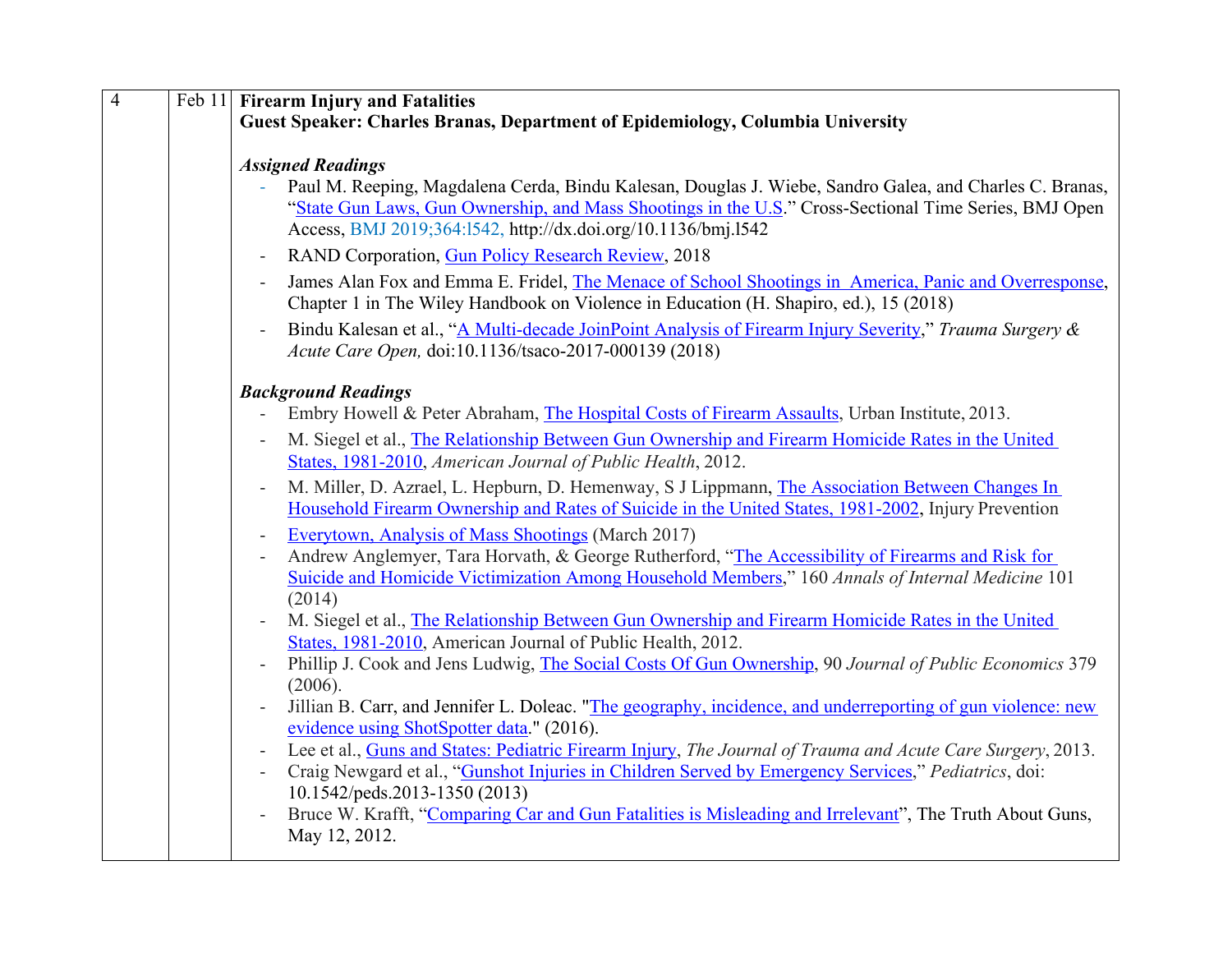| $\overline{5}$ | Feb 18 The Markets for Firearms                                                                                                                    |
|----------------|----------------------------------------------------------------------------------------------------------------------------------------------------|
|                | Guest Speaker: Ted Alcorn, Dept. of Epidemiology and Everytown USA                                                                                 |
|                |                                                                                                                                                    |
|                | <b>Assigned Readings</b>                                                                                                                           |
|                | David Hureau and Anthony Braga, The Trade in Tools: The Market for Illicit Guns in High-Risk Networks,                                             |
|                | Criminology doi: 10.1111/1745-9125.12187 (2018)                                                                                                    |
|                | Philip J. Cook et al., Sources of Guns to Dangerous People: What We Learn by Asking Them, 79 Preventive<br>$\overline{\phantom{a}}$                |
|                | Medicine 28 (2015) http://dx.doi.org/10.1016/j.ypmed.2015.04.021                                                                                   |
|                | Deborah Azrael et al., The Stock and Flow of U.S. Firearms: Results from the 2015 National Firearms<br>$\overline{\phantom{a}}$                    |
|                | Survey, 3 RSF Journal of the Social Sciences 38 (2017) DOI: 10.7758/RSF.2017.3.5.02                                                                |
|                | GunPolicy.org – Gun Facts, Figures and the Law: Gun Numbers, Civilian Guns<br>$\overline{a}$                                                       |
|                | Pew Research Center, <i>Perspectives of Gun Owners</i> , <i>Non-Owners: Why Own a Gun? Protection Is Now</i>                                       |
|                | Top Reason, March 12, 2013.                                                                                                                        |
|                | The So-Called Gun Show Loophole: Lies, Damned Lies, and Statistics, The Foundry-Conservative News                                                  |
|                | Blog of the Heritage Foundation (Feb. 8, 2013)                                                                                                     |
|                | NYC Mayor's Office, <i>Point</i> , <i>Click</i> , <i>Fire: An Investigation of Illegal Online Gun Sales</i> , <i>December 2011.</i>                |
|                |                                                                                                                                                    |
|                | <b>Background Readings</b>                                                                                                                         |
|                | Philip J. Cook, Jens Ludwig, Suhir Venkatesh and Anthony A. Braga, <i>Underground Gun Markets</i> ,                                                |
|                | The Economic Journal, November 2007.                                                                                                               |
|                | GunPolicy.org— Gun Facts, Figures and the Law: Gun Trade and Trafficking Firearms Commerce in the<br>United States: Annual Statistical Update 2014 |
|                | George E. Tita, Anthony A. Braga, Greg Ridgeway, Glen L. Pierce, <i>The Criminal Purchase of</i>                                                   |
|                | <b>Firearm Ammunition</b> , Injury Prevention, 2006.                                                                                               |
|                | Whet Moser, "How Gun Control (and Isolation) Makes Illegal Guns More Expensive", Chicago                                                           |
|                | Magazine, February 18, 2013                                                                                                                        |
|                | T. McDougal, D. A. Shirk, R. Muggah, and J. H. Patterson, <i>The Way of the Gun: Estimating Firearms</i><br>$\overline{\phantom{a}}$               |
|                | Traffic Across the U.S.-Mexico Border, UCSD Igarape Institute, March 2013.                                                                         |
|                | Christelle Rigual, Small Arms Survey 2013: Everyday Dangers, Chapter 8, Major Exporters and<br>$\blacksquare$                                      |
|                | Importers                                                                                                                                          |
|                | William J. Krouse, "How Many Guns Are in the United States?" Gun Control Legislation, United<br>$\blacksquare$                                     |
|                | States Congressional Research Service (November 14, 2012)                                                                                          |
|                |                                                                                                                                                    |
|                | <b>Class 5 Slides</b>                                                                                                                              |
|                |                                                                                                                                                    |
|                |                                                                                                                                                    |
|                |                                                                                                                                                    |
|                |                                                                                                                                                    |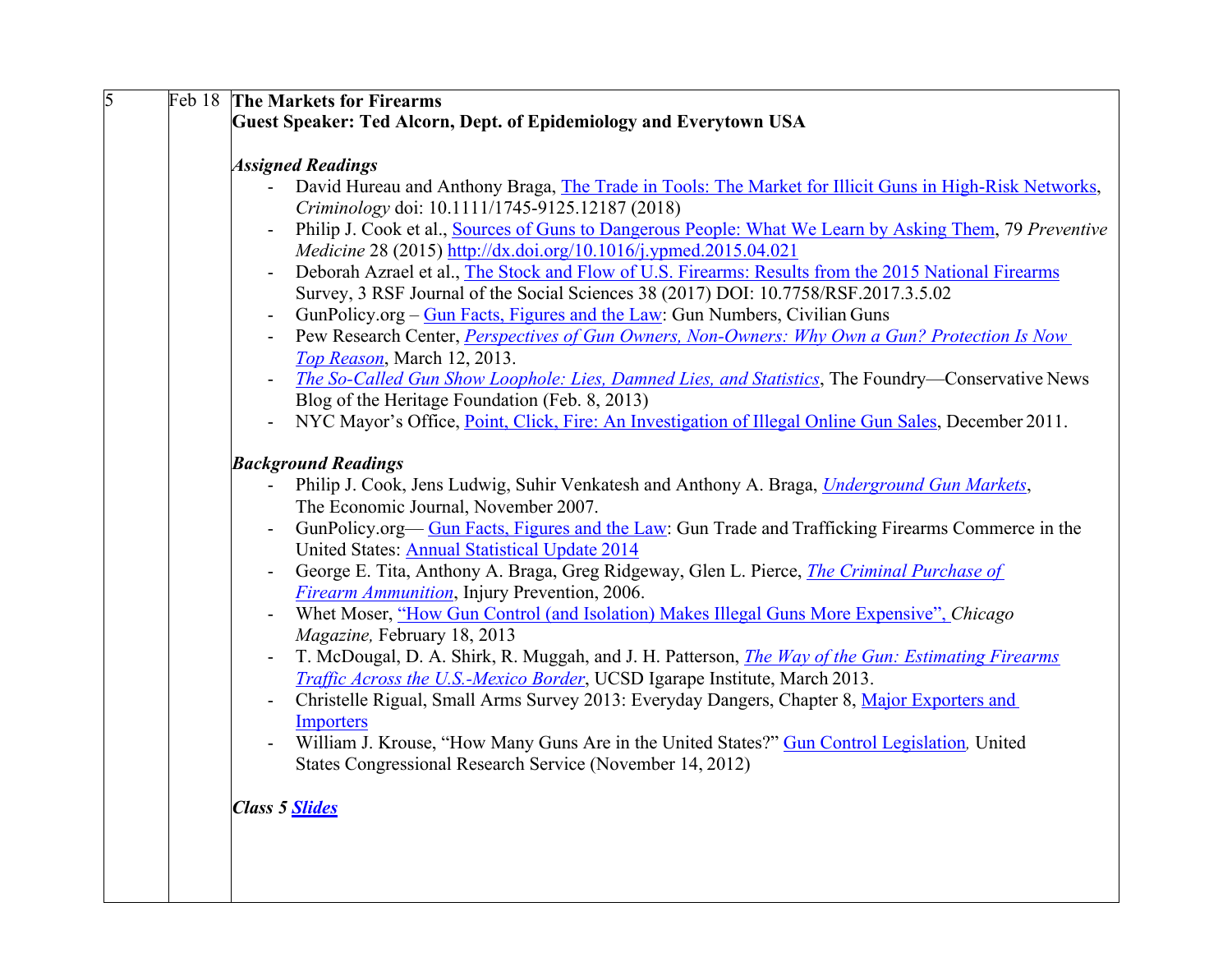| 6 | Feb $25$ | <b>Limitations on Manufacture, Distribution and Ownership</b>                                                                                                                              |
|---|----------|--------------------------------------------------------------------------------------------------------------------------------------------------------------------------------------------|
|   |          |                                                                                                                                                                                            |
|   |          | <b>Assigned Readings</b>                                                                                                                                                                   |
|   |          | Jens Ludwig and Philip J. Cook, "Homicide and Suicide Rates Associated with Implementation of the<br>$\mathcal{L}^{\pm}$                                                                   |
|   |          | Brady Handgun Violence Prevention Act." 284 JAMA 585-591 (2000).                                                                                                                           |
|   |          | Kevin D. Bradford, Gregory T. Gundlach, William L. Wilkie, "Counter-Marketing in the Courts: The<br>$\overline{\phantom{a}}$                                                               |
|   |          | Case Of Marketing Channels And Firearms Diversion", Journal of Public Policy & Marketing, 2005.                                                                                            |
|   |          | Nelson D. Schwartz, "For Some Gun Makers, Moving Lock, Stock and Barrel", New York Times,                                                                                                  |
|   |          | August 5, 2013.                                                                                                                                                                            |
|   |          | Jurgen Brauer, "The U.S. Firearms Industry: Production and Supply", Small Arms Survey,                                                                                                     |
|   |          | Graduate Institute of International and Development Studies, Geneva, 2013                                                                                                                  |
|   |          | Demian Bulwa, "Personalized Guns Touted as Safety Check", San Francisco Chronicle, March 3, 2013.<br>$\overline{\phantom{a}}$                                                              |
|   |          | Joe DS, "How to Buy Guns at Wholesale Prices", Gunsmithing Schools HQ, January 22, 2013.<br>$\overline{\phantom{a}}$                                                                       |
|   |          | Press Release, "Gun Retailers Strongly Support Expanded Criteria For Denying Gun Purchases, UC<br>$\overline{\phantom{a}}$                                                                 |
|   |          | Davis Survey Finds", US Davis Health System, September 23, 2013.                                                                                                                           |
|   |          | NRA-ILA, "Warning—Anti-Gun Survey of Firearms Dealers Under Way!", June, 29, 2011.                                                                                                         |
|   |          | Anestis, "Suicide Rates and State Laws Regulating Access and Exposure to Handguns", American                                                                                               |
|   |          | Journal of Public Health, October 2015.                                                                                                                                                    |
|   |          | Fleegler et al, "Firearm Legislation and Firearm-Related Fatalities", JAMA, 2013.                                                                                                          |
|   |          |                                                                                                                                                                                            |
|   |          | <b>Background Readings</b>                                                                                                                                                                 |
|   |          | "Deception on Gun Background Checks", Editorial, New York Times, May 24, 2013                                                                                                              |
|   |          | Law Center to Prevent Gun Violence, Dealer Regulations Policy Summary                                                                                                                      |
|   |          | Glenn Kessler, "The Stale Claim That 40 Percent of Gun Sales Lack Background Checks",                                                                                                      |
|   |          | <b>Washington Post, January 21, 2013</b>                                                                                                                                                   |
|   |          | BATF, "Most Frequently Asked Firearms Questions and Answers"<br>$\overline{\phantom{a}}$<br>Christoper S. Koper, "Federal Legislation and Gun Markets: How much have recent reforms of the |
|   |          | federal firearms licensing system reduced criminal gun suppliers?", Criminology & Public Policy, 2006                                                                                      |
|   |          |                                                                                                                                                                                            |
|   |          | BATF, "Firearms Commerce in the United States: Annual Statistical Update 2013"<br>"Assault Pistols: The Next Wave", Violence Policy Center, 2003.                                          |
|   |          | "An analysis of the Decline in Gun Dealers: 1994 to 2007", Violence Policy Center 2007.<br>$\overline{\phantom{a}}$                                                                        |
|   |          | John Surico and Tamer El-Ghobashy, "Danger Seen in Gun Sales Via Internet: Bloomberg Warns<br>$\overline{\phantom{a}}$                                                                     |
|   |          | That Many Buyers Have Criminal Records", The Wall Street Journal, September 18, 2013.                                                                                                      |
|   |          |                                                                                                                                                                                            |
|   |          |                                                                                                                                                                                            |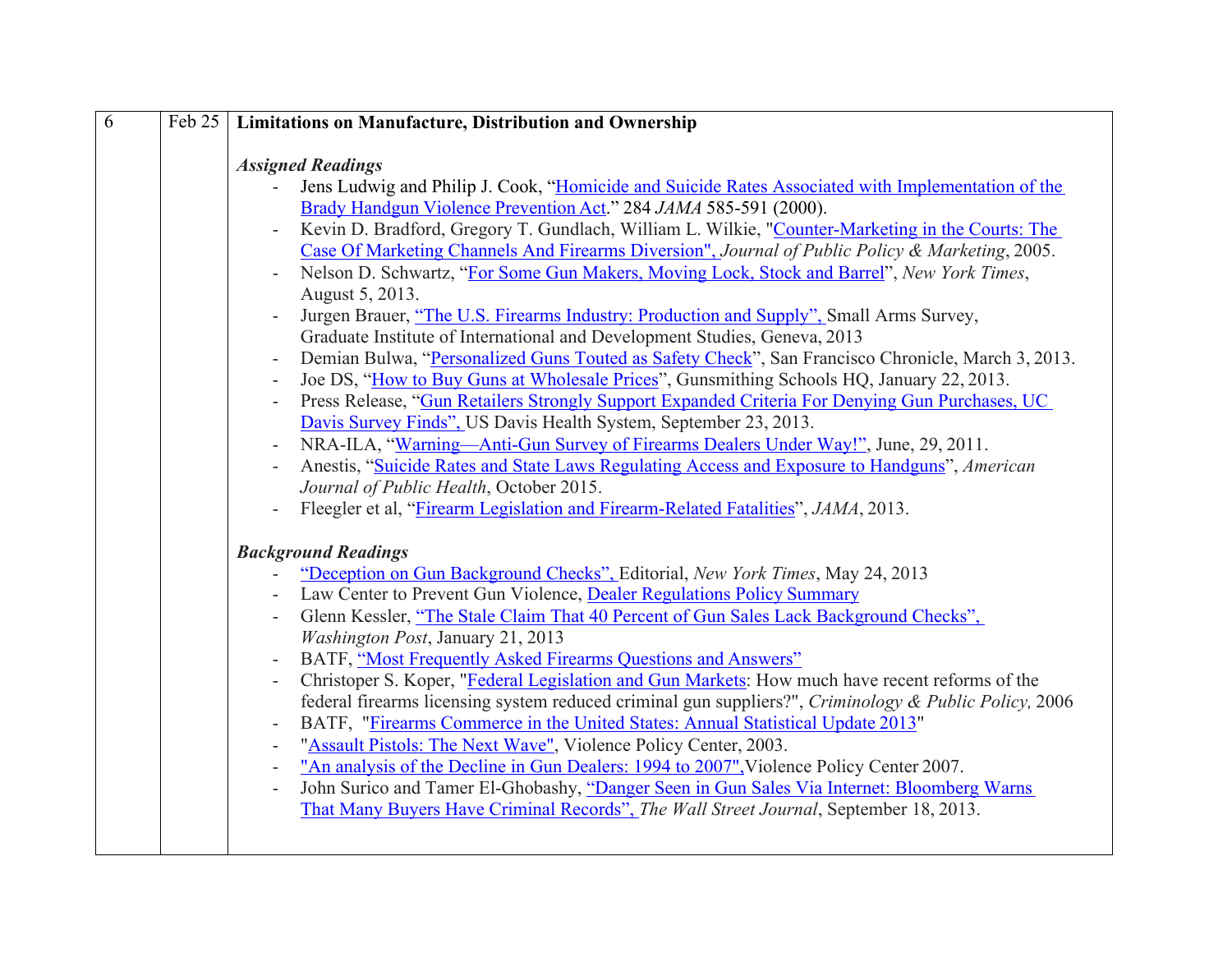| 7<br>Mar 3 | <b>Criminal Regulations</b>                                                                                                                                                                                                                                                                                                                                                                                                                                                                                                                                                                                                                                                                                                                                                                                                                                                                                                                                                                                                                                                                                                                                                                                                                                                                                                                                                                                                                                                                                                                                                                                                                                  |
|------------|--------------------------------------------------------------------------------------------------------------------------------------------------------------------------------------------------------------------------------------------------------------------------------------------------------------------------------------------------------------------------------------------------------------------------------------------------------------------------------------------------------------------------------------------------------------------------------------------------------------------------------------------------------------------------------------------------------------------------------------------------------------------------------------------------------------------------------------------------------------------------------------------------------------------------------------------------------------------------------------------------------------------------------------------------------------------------------------------------------------------------------------------------------------------------------------------------------------------------------------------------------------------------------------------------------------------------------------------------------------------------------------------------------------------------------------------------------------------------------------------------------------------------------------------------------------------------------------------------------------------------------------------------------------|
|            | <b>Assigned Readings</b><br>Philip J. Cook, Jens Ludwig, and Adam M. Samaha, <i>Gun Control After Heller: Threats and Sideshows</i><br>$ \,$<br>from a Social Welfare Perspective. 56 UCLA L. REV. 1041 (2008)<br>U.S. v. Skoien, 614 F.3d 638 (2010)<br>$\overline{\phantom{0}}$<br>Moore v. Madigan, 702 F.3d 933 (2012)<br>$-$<br>Catherine E. Shoichet, "Mexico Eyes U.S. Gun Policies, Hopes For Shift", CNN, Jan 16, 2013.<br>$\qquad \qquad -$<br>Julia Sweig, "A Strategy to Reduce Gun Trafficking and Violence in the Americas", Policy<br>Innovation Memorandum No. #36, Council on Foreign Relations (2013).<br>Ted Galen Carpenter, "U.S. Gun Laws as a Scapegoat for Mexico's Drug Violence" CATO Institute,<br>$\overline{\phantom{0}}$<br>August 21, 2013.                                                                                                                                                                                                                                                                                                                                                                                                                                                                                                                                                                                                                                                                                                                                                                                                                                                                                   |
|            | <b>Background Readings</b><br>Jeff Golimowski, Pulling the Trigger: Evaluating Criminal Gun Laws in a Post-Heller World, 49 Am. Crim.<br>$\equiv$<br>L. Rev 1599 (2012) (SKIM FIRST HALF)<br>Phillip J. Cook, Stephanie Molliconi, and Thomas B. Cole. (1995). "Regulating Gun Markets." 86<br>The Journal of Criminal Law & Criminology 59-92.<br>Michael A. Bellesiles, <i>Firearms Regulation: A Historical Overview</i> , The University of Chicago Press,<br>$\overline{\phantom{m}}$<br>2001.<br>Harold S. Herd, A Re-Examination of the Firearms Regulation Debate and Its Consequences, 36<br>$\overline{\phantom{m}}$<br>Washburn L. J. 196 (1996-1997).<br>Sara Sun Beale, <i>The Unintended Consequences of Enhancing Gun Penalties: Shooting Down the</i><br>Commerce Clause and Arming Federal Prosecutors, 51 Duke L. J. 15411 (2002).<br>Matthew Smith, <i>The Great Gun Regulation Debate</i> , <i>Chicago Policy Review</i> , March 2013.<br>$\overline{\phantom{0}}$<br>N. Prabha Unnithan et al., Gun Felons and Gun Regulation: Offenders' Views About and Reactions to "Shall-<br>$\overline{\phantom{m}}$<br><b>Issue" Policies for Carrying Concealed Weapons, Criminal Justice Policy Review, 2008.</b><br>"Regulation and Oversight of Gun Sales Reduces Trafficking to Criminals", NewsRx Health, Johns<br>Hopkins University Bloomberg School of Public Health, August 2009.<br>Angela Caputo, "Without A Smoking Gun", The Chicago Reporter, 2011.<br>$\qquad \qquad -$<br>"Gun Laws in the US: Seven Things You Need to Know About the Data", The Guardian.<br>" Gun Laws in the US, Sate by State- Interactive", The Guardian. |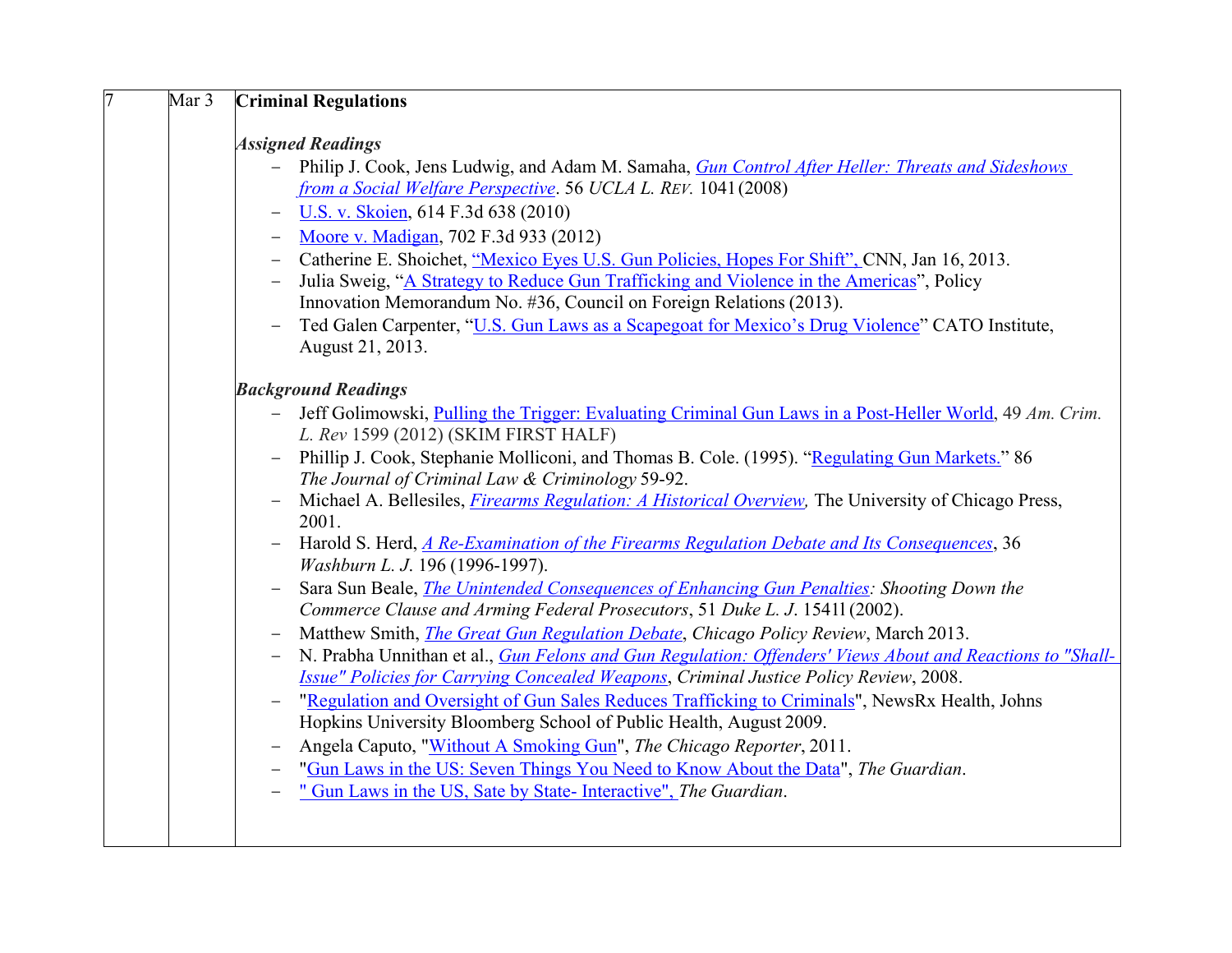|   | Mar $10$ | <b>Class Cancelled</b>                                                                                                                                                                                                          |
|---|----------|---------------------------------------------------------------------------------------------------------------------------------------------------------------------------------------------------------------------------------|
|   |          |                                                                                                                                                                                                                                 |
|   |          | <b>Spring Break</b>                                                                                                                                                                                                             |
| 8 | Mar 24   | <b>Right to Carry Laws</b><br><b>Guest Speaker: John Donohue, Stanford Law School</b>                                                                                                                                           |
|   |          | <b>Assigned Readings</b>                                                                                                                                                                                                        |
|   |          | - John J. Donohue, The Swerve to "Guns Everywhere: A Legal and Empirical Evaluation," Law & Contemporary<br>Problems (2019, in press)                                                                                           |
|   |          | -John J. Donohue, Abhay Aneja and Klye Wheeler, "Right-to-Carry Laws and Violent Crime: A Comprehensive<br>Assessment Using Panel Data and a State-Level Synthetic Control Analysis," 16 J. Empirical Legal Studies 198 (2019). |
|   |          | -John J. Donohue, Declaration in Support of Defendants' Opposition to Motion for Preliminary Injunction, Miller v<br>California, 19-CV-1537 BEN-JLB                                                                             |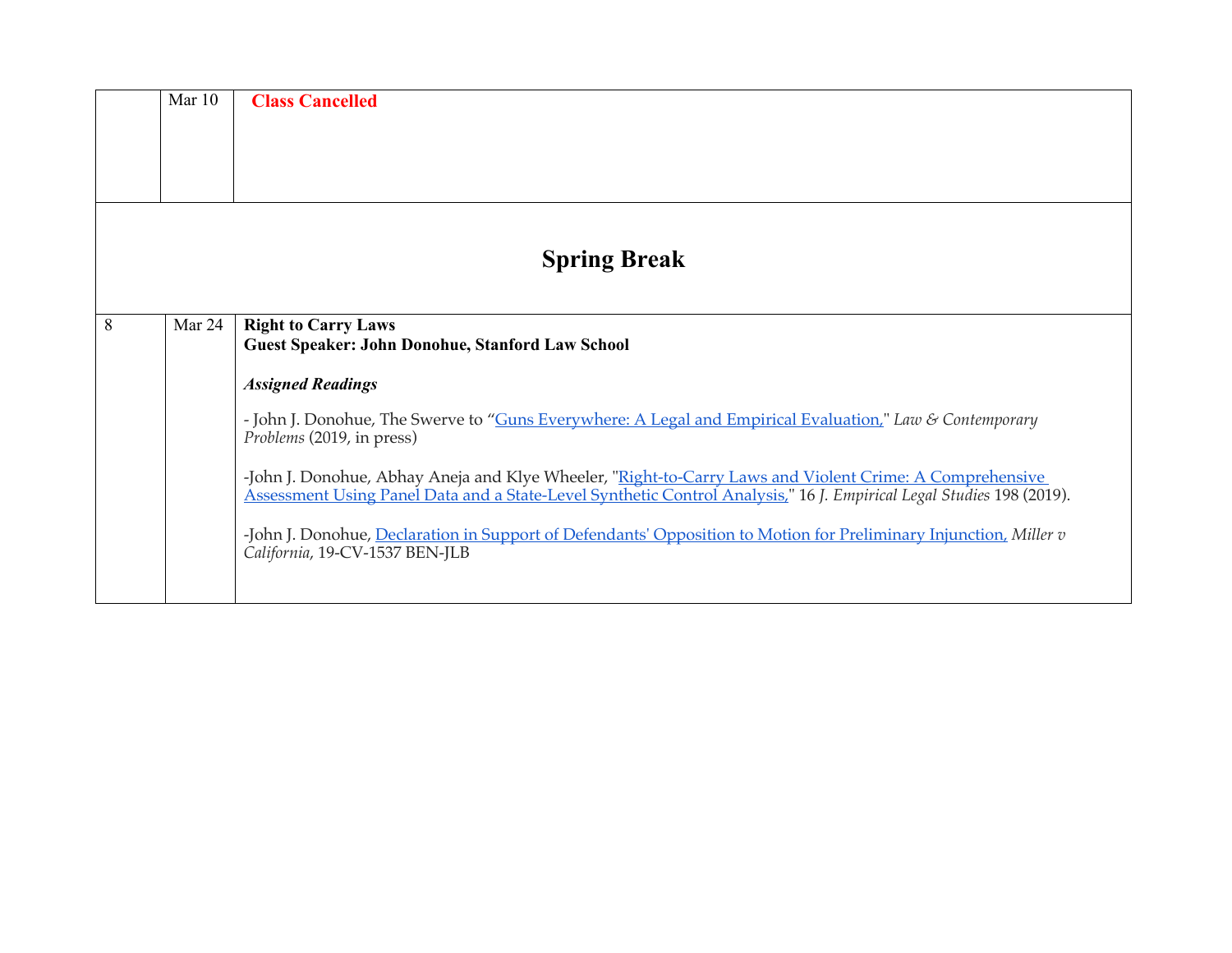| 9 | Mar 31 | <b>NRA Week</b>                                                                                                          |
|---|--------|--------------------------------------------------------------------------------------------------------------------------|
|   |        | <b>Guest Speaker: Matt LaCombe, Department of Political Science, Barnard College</b>                                     |
|   |        |                                                                                                                          |
|   |        | <b>Assigned Readings</b>                                                                                                 |
|   |        | Matt Lacombe, "How NRA Became Core Member Republican Coalition", The Washington Post, April 26, 2019                     |
|   |        | Matt Lacombe, "Political Weaponization of Gun Owners (NRA)" 81 J Politics 1342 (2019)                                    |
|   |        | James Surowiecki, "Taking on the NRA" (The New Yorker, October 19, 2015)                                                 |
|   |        | Adam Winkler, "The NRA Will Fall. It's Inevitable." Washington Post, October 19,2015                                     |
|   |        |                                                                                                                          |
|   |        | <b>Background Readings</b>                                                                                               |
|   |        | Amber Phillips, "The NRA-ification of the Republican Party" (The Washington Post, August 14, 2015)                       |
|   |        | Tim Dickinson, "The NRA vs. America: How The Country's Biggest Gun-Rights Group Thwarts Regulation                       |
|   |        | and Helps Put Military-Grade Weapons in the Hands of Killers", Rolling Stone, January 31, 2013                           |
|   |        | John Cassidy, "The NRA's Challenge to America", The New Yorker, May 7, 2013.                                             |
|   |        | Alec MacGillis, "This Is How the NRA Ends: A Bigger, Richer, Meaner Gun Control Movement Has<br>$\overline{\phantom{m}}$ |
|   |        | Arrived", New Republic, May 28, 2013.                                                                                    |
|   |        | James Surowiecki, Taking on the NRA, The New Yorker, October 19, 2015                                                    |
|   |        | Jill Lepore, "Battleground America", The New Yorker, April 23, 2012.<br>$\qquad \qquad -$                                |
|   |        | Spencer Critchley, "What's Next for the NRA? Arming Young Black Males," <i>Huffington Post</i> , July 16, 2013.          |
|   |        | Tamara Tabo, "Righteous Indignation: Why is the NRA so White?" Above the Law, May 9, 2013.<br>$\overline{\phantom{m}}$   |
|   |        | Josh Harkinson, "Does the NRA Really Have 4 Million Members?" Mother Jones, January 14, 2014.<br>$\qquad \qquad -$       |
|   |        | Ryan Girdusky, The Good, The Bad, The Ugly, Red Alert Politics, June 22, 2015<br>$\qquad \qquad -$                       |
|   |        | Bob Owens, Ranking the 2016 Presidential Candidates on Guns, Bearing Arms, September 8, 2015<br>$\overline{\phantom{m}}$ |
|   |        | Philip Bump, Rating the 2016 Republicans by grade-point average, The Washington Post, March 10, 2015                     |
|   |        | Where the Republican Hopefuls Stand on Guns, The Washington Post, March 28, 2015                                         |
|   |        | Jennifer Bendery, Hillary Clinton, Martin O'Malley Love to Hate the NRA, Huffpost Politics, October 14, 2015.            |
|   |        |                                                                                                                          |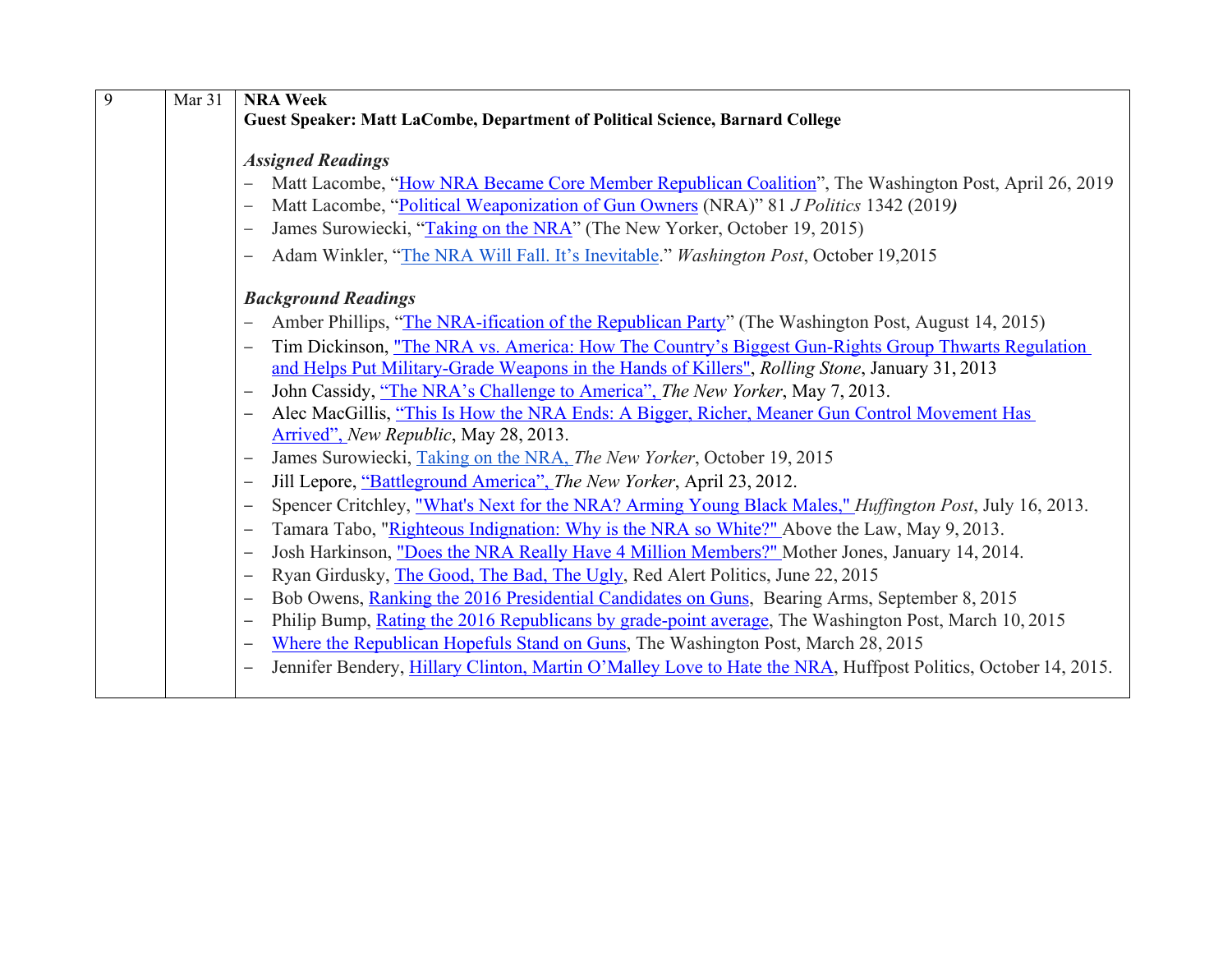| 10 | Apr <sub>7</sub> | <b>More Guns, Less Crime</b>                                                                                                                         |
|----|------------------|------------------------------------------------------------------------------------------------------------------------------------------------------|
|    |                  | <b>Assigned Readings</b>                                                                                                                             |
|    |                  | $\blacksquare$                                                                                                                                       |
|    |                  | State of Missouri v. Mun Choi, 16BA-CV03144 and 16BA-CV-2758, Circuit Court of Boone County,<br>State of Missouri                                    |
|    |                  | Michael Montineau et al., Firearm Ownership and Violent Crime in the U.S., 49 Am. J. Prev. Med.<br>$\blacksquare$                                    |
|    |                  | 207(2015)                                                                                                                                            |
|    |                  | Pew Research Center, "Why Own a Gun? Protection Is Now Top Reason", Nov. 9, 2016<br>$\blacksquare$                                                   |
|    |                  | RAND Corporation, The Effects of Stand Your Ground Laws (2018)                                                                                       |
|    |                  | Mark Gus, The Relationship Between Stand Your Ground Laws and Crime: A State-Level Analysis, The<br>$\blacksquare$                                   |
|    |                  | Social Science Journal, dx.doi.org/10.1016/j.soscij.2016.01.001 (2016)                                                                               |
|    |                  | Mark Obbie, The False Promise of the Trump Justice Department's Strategy for Fighting Gun Violence,<br>$\blacksquare$                                |
|    |                  | The Trace, September 7, 2017                                                                                                                         |
|    |                  | Deanna Wilkinson and Jeffrey Fagan, What Do We Known About Gun Use Among Adolescents? 4<br>$\frac{1}{2}$                                             |
|    |                  | Clinical Child & Family Psychology Review 109 (2001)                                                                                                 |
|    |                  | <b>Background Readings</b>                                                                                                                           |
|    |                  | Charles F. Manski and John V. Pepper, How Do Right to Carry Law Affect Crime Rates? Coping<br>$\blacksquare$                                         |
|    |                  | with Ambiguity using Bounded-Variation Assumptions, 100 Review of Economics and Statistics 100,                                                      |
|    |                  | 232-244 (2018).                                                                                                                                      |
|    |                  | Don B. Kates and Gary Mauser, Would Banning Firearms Reduce Murder and Suicide? : A Review of                                                        |
|    |                  | International and Some domestic Evidence, 30 Harvard Journal of Law and Public Policy 649 (2007)                                                     |
|    |                  | (only sections III and IV)                                                                                                                           |
|    |                  | Jongyeon Tark and Gary Kleck, Resisting Crime: The Effects of Victim Action On The Outcomes of                                                       |
|    |                  | Crimes, 42 Criminology 4 2004.                                                                                                                       |
|    |                  | Charles Phillips et al., Concealed Handgun Licensing and Crime in Four States, Journal of Criminology:<br>https://doi.org/10.1155/2015/803742 (2015) |
|    |                  | Tomislav Kovandzic et al., The Impact of "Shall Issue" Concealed Handgun Laws on Violent Crime Rates,                                                |
|    |                  | 9 Homicide Studies 292-323 (2005)                                                                                                                    |
|    |                  | Clayton E. Cramer and Davit Burnett, "Tough Targets: When Criminals Face Armed Resistance                                                            |
|    |                  | From Citizens", CATO Institute, Feb. 2, 2012.                                                                                                        |
|    |                  | Philip Cook, Jens Ludwig, David Hemenway, The Gun Debate's New Mythical Number: How<br>$\qquad \qquad \blacksquare$                                  |
|    |                  | Many Defensive Uses Per Year?, 16 Journal of Policy Analysis and Management 3 (1997)                                                                 |
|    |                  | David Hemenway, Deborah Azrael, <i>The Relative Frequency of Offensive and Defensive Gun Use: Results</i>                                            |
|    |                  | of a National Survey, Violence and Victims (2002).                                                                                                   |
|    |                  | John R. Lott, "Will More Guns Mean Less Crime?", Consumers' Research Magazine, Dec. 1998.                                                            |
|    |                  |                                                                                                                                                      |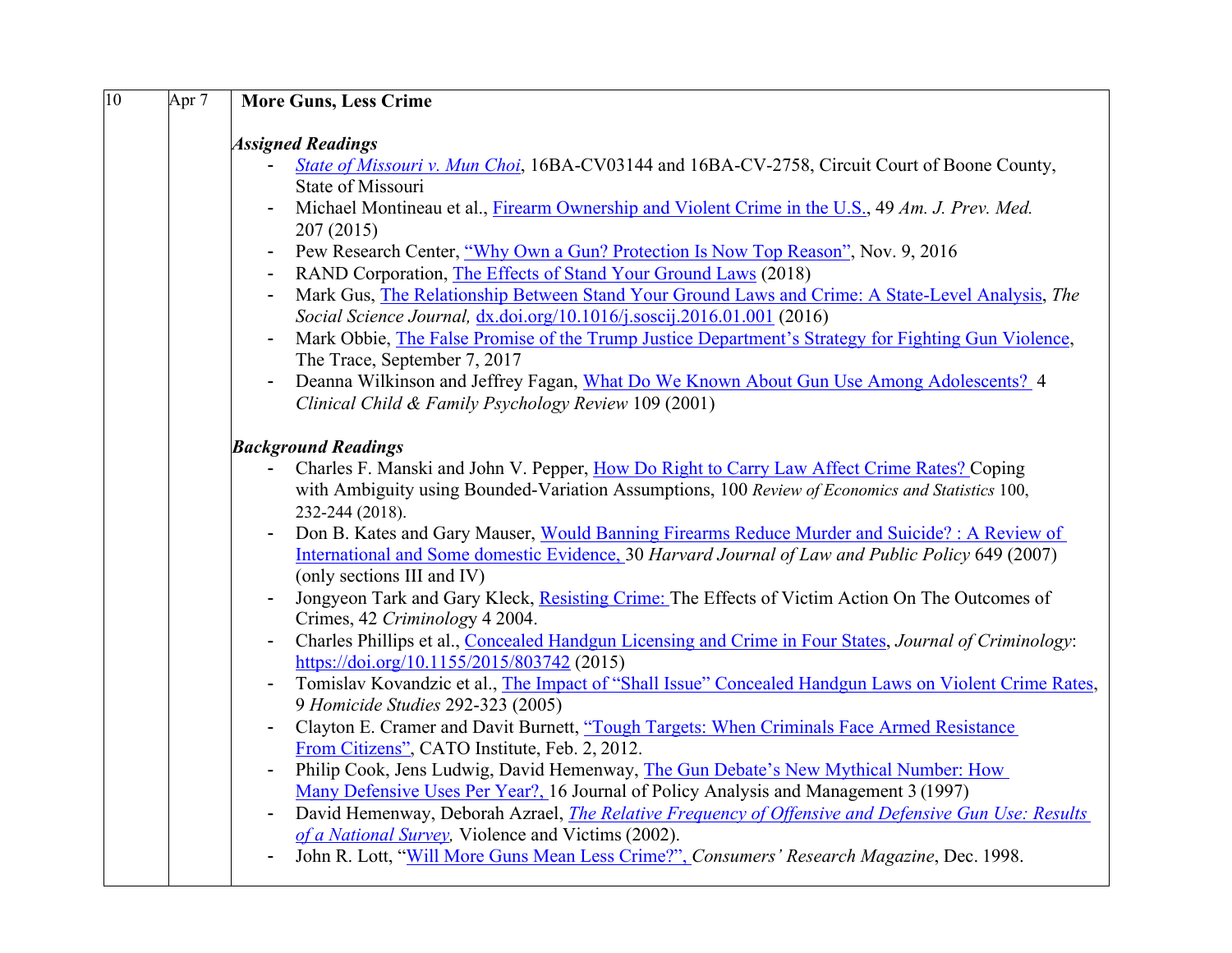| $\overline{11}$ | Apr 14 | Litigation Case Study: New York City Cases before PLCAA                                                                         |
|-----------------|--------|---------------------------------------------------------------------------------------------------------------------------------|
|                 |        | <b>Assigned Readings</b>                                                                                                        |
|                 |        | City of New York v. Beretta U.S.A. Corp., 524 F.3d 384 ( $2nd$ Cir. 2008).                                                      |
|                 |        | Protection of Lawful Commerce in Arms Act                                                                                       |
|                 |        | Alan Feuer, "U.S. Appeals Court Rejects City's Suit to Curb Guns," NYTimes, May 1, 2008.                                        |
|                 |        | Two Officers Were Shot; Wisconsin Store Liable for Gun Sale - New York Times article                                            |
|                 |        | Jon S. Vernick et al., "Availability of Litigation as a Public Health Tool for Firearm Injury Prevention:                       |
|                 |        | Comparison of Guns, Vaccines, and Motor Vehicles," American Journal of Public Health, 97.11 (Nov.<br>2007).                     |
|                 |        | Timothy D. Lytton, <i>Introduction: An Overview of Lawsuits Against the Gun Industry</i> , in Suing the Gun                     |
|                 |        | Industry: A Battle at the Crossroads of Gun Control & Mass Torts (Timothy D. Lytton ed., 2006).                                 |
|                 |        | Vivian S. Chu, "The Protection of Lawful Commerce in Arms Act: An Overview of Limiting Tort Liability of                        |
|                 |        | Gun Manufacturers," Congressional Research Office, December 20, 2012.                                                           |
|                 |        | <b>Background Readings</b>                                                                                                      |
|                 |        | <i>NAACP v. Acusport</i> , 271 F.Supp. 2d 435 (2003).                                                                           |
|                 |        | Do Lax Gun Laws Violate Civil Rights? A Group of Chicago Activists Intends to Find Out                                          |
|                 |        | Dan M. Kahan et al., <i>Chapter 4: A Cultural Critique of Gun Litigation</i> , in Suing the Gun Industry: A Battle              |
|                 |        | at the Crossroads of Gun Control & Mass Torts (Timothy D. Lytton ed., 2006).                                                    |
|                 |        | Stephen D. Sugarman, Chapter 8: Comparing Tobacco & Gun Litigation, in Suing the Gun Industry: A                                |
|                 |        | Battle at the Crossroads of Gun Control & Mass Torts (Timothy D. Lytton ed., 2006).                                             |
|                 |        | Carl T. Bogus, "Gun Litigation and Societal Values," 32 Conn. L. Rev. 1353 (1999-2000).                                         |
|                 |        | Frank J. Vandall, "Economic and Causation Issues in City Suits Against Gun Manufacturers," 27 Pepp. L.<br>Rev. 719 (1999-2000). |
|                 |        | Martin A. Baker, "Farewell to Arms: Risk/ Benefit Litigation Against Gun Manufacturers in California After                      |
|                 |        | the Repeal of Statutory Immunity," 6 Chap. L. Rev. 279 (2003).                                                                  |
|                 |        | Mike France, "The Litigation Machine," Businessweek, Jan. 29, 2001                                                              |
|                 |        | Mike McIntire and Michael Luo, "Gun Makers Saw No Role in Curbing Improper Sales," NYTimes, May 27,                             |
|                 |        | 2013.                                                                                                                           |
|                 |        | David Stout, "Justices Decline New York Gun Suit," NYTimes, March 9, 2009.                                                      |
|                 |        | Vivian S. Chu, "The Protection of Lawful Commerce in Arms Act: An Overview of Limiting Tort Liability                           |
|                 |        | of Gun Manufacturers," Congressional Research Office, December 20, 2012.                                                        |
|                 |        |                                                                                                                                 |
|                 |        |                                                                                                                                 |
|                 |        |                                                                                                                                 |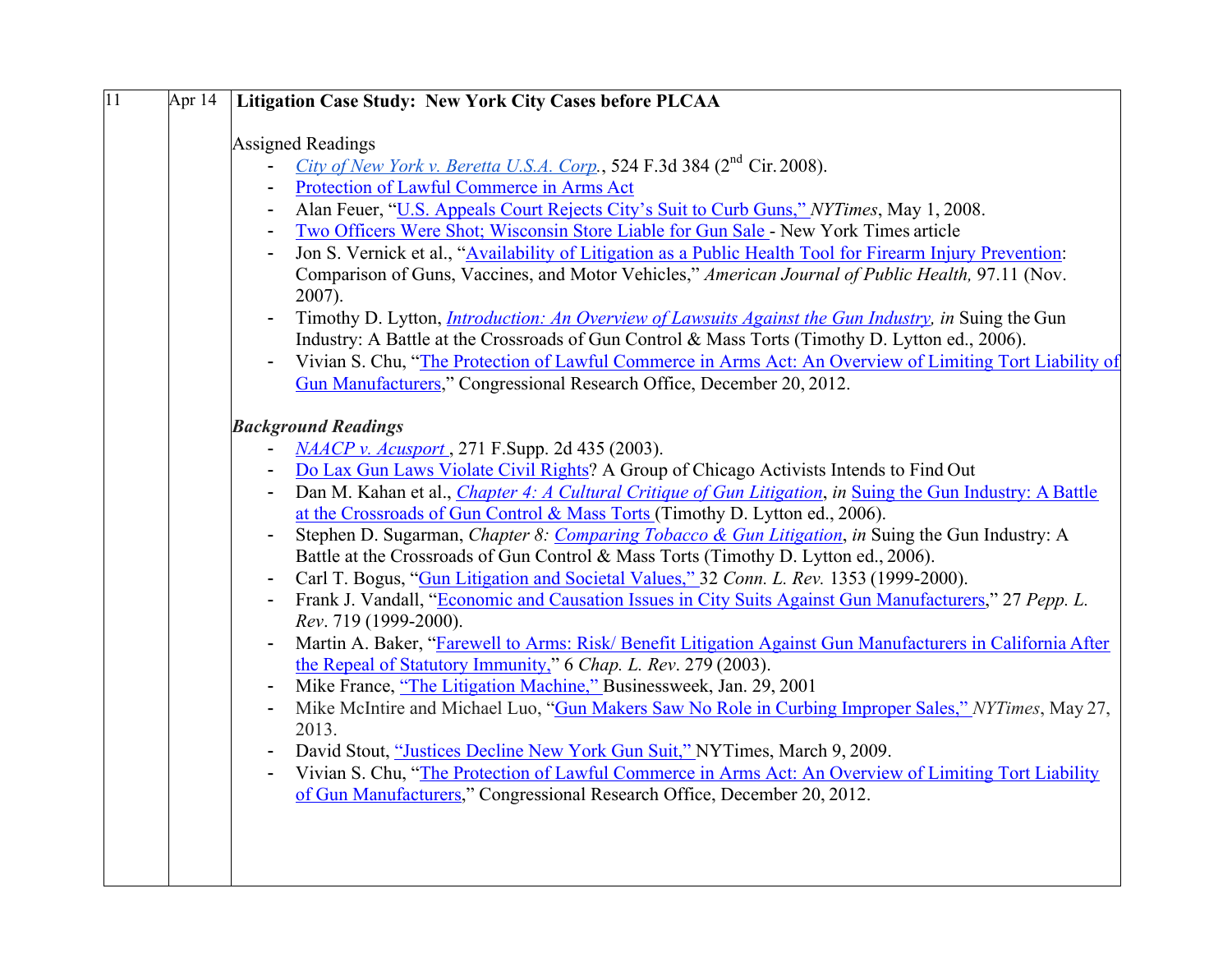| 12 | Apr 21 | <b>Litigation Case Study: The New York Safe Act</b>                                                                                                                                                             |
|----|--------|-----------------------------------------------------------------------------------------------------------------------------------------------------------------------------------------------------------------|
|    |        | <b>Assigned Readings</b>                                                                                                                                                                                        |
|    |        | New York Safe Act - FAQ                                                                                                                                                                                         |
|    |        | New York State Rifle & Pistol Ass'n, Inc. v. Cuomo, 990 F.Supp.2d 349 (W.D.N.Y. 2013)<br>$\overline{\phantom{0}}$                                                                                               |
|    |        | Jeffrey W. Swanson et al., <i>Implementation and Effectiveness of Connecticut's Risk-Based Gun Removal Law: Does it</i><br>$\overline{\phantom{0}}$<br>Prevent Suicides? 80 L. & CONTEMP. PROB'S 179-208 (2017) |
|    |        | Joseph Blocher and Jacob Charles, <i>Firearms Risk and Legal Design</i> , UVA L REV (forthcoming, 2020) (READ 6-22, Skim<br>$\overline{\phantom{0}}$<br>the rest)                                               |
|    |        | Garen J. Wintemute, et al., Extreme Risk Protection Orders Intended to Prevent Mass Shootings: A Case Series, 171 Ann<br>$\overline{\phantom{0}}$<br>Intern Med. 655-658(2019), DOI: 10.7326/M19-2162           |
|    |        | <b>Background Readings</b><br>Robert Spitzer, New York State and the New York SAFE Act: A Case Study in Strict Gun Laws, 78 ALBANY LAW REVIEW<br>749 (2014-5)                                                   |
|    |        | New York State Rifle & Pistol Ass'n, Inc. v. Cuomo, 804 F.3d 242 (2nd Cir. 2015)<br>$\overline{\phantom{0}}$                                                                                                    |
|    |        | Nick Reisman, 5 Years of SAFE Act and Gun Control Still Triggers Heated Debate. Spectrum News (Albany), January<br>$\overline{\phantom{0}}$<br>16, 2018.                                                        |
|    |        | Richard Bonnie Et Al., <i>Extreme Risk Protection Orders - Effective Tools For Keeping Guns Out Of Dangerous Hands</i> , 37<br>$\overline{\phantom{0}}$<br>DEVELOPMENTS IN MENTAL HEALTH LAW 2 (2018)           |
|    |        | New York State Safe Act S2230<br>$\overline{\phantom{0}}$                                                                                                                                                       |
|    |        | Jacob Sollum, New York's New 'Red Flag' Law Illustrates the Due Process Problems Posed by Gun Confiscation Orders,<br>$\overline{\phantom{0}}$<br>Reason.com (2013)                                             |
|    |        | James Jacobs and Zoe Fuhr, Universal Background Checks - New York State's Safe Act, 79 ALB L REV. 1327 (2016)<br>—                                                                                              |
|    |        | James Jacobs and Zoe Fuhr, Safe Act - Ban on Assault Weapons, NYU Public Law Working Paper (2016)<br>$\overline{\phantom{0}}$                                                                                   |
|    |        | James Jacobs and Zoe Fuhr, New York State Safe Act - Red Flag Law, 14 GEO J L PUB POL'Y 77 (2016)<br>—                                                                                                          |
|    |        | Amicus Brief, Federal Court Scholars in Support of Vacatur and Dismissal, New York State Rifle Association, Inc. v. The<br>$\overline{\phantom{0}}$<br>City of New York et al., 18-280                          |
|    |        | Amicus Brief, State Attorneys General in Support of Petitioners, Nojay et a,. v Cuomo, Schneidermann aad D'Amico, 14-<br>$\overline{\phantom{0}}$<br>0036 CV (XAP) (2014)                                       |
|    |        | Amicus Brief of The National Shooting Sports Foundation, Inc. in support of Petitioners, Nojay et al. v Cuomo,<br>$\overline{\phantom{0}}$<br>Schneidermann & D'Amico, 14-0036 CV (XAP) (2014)                  |